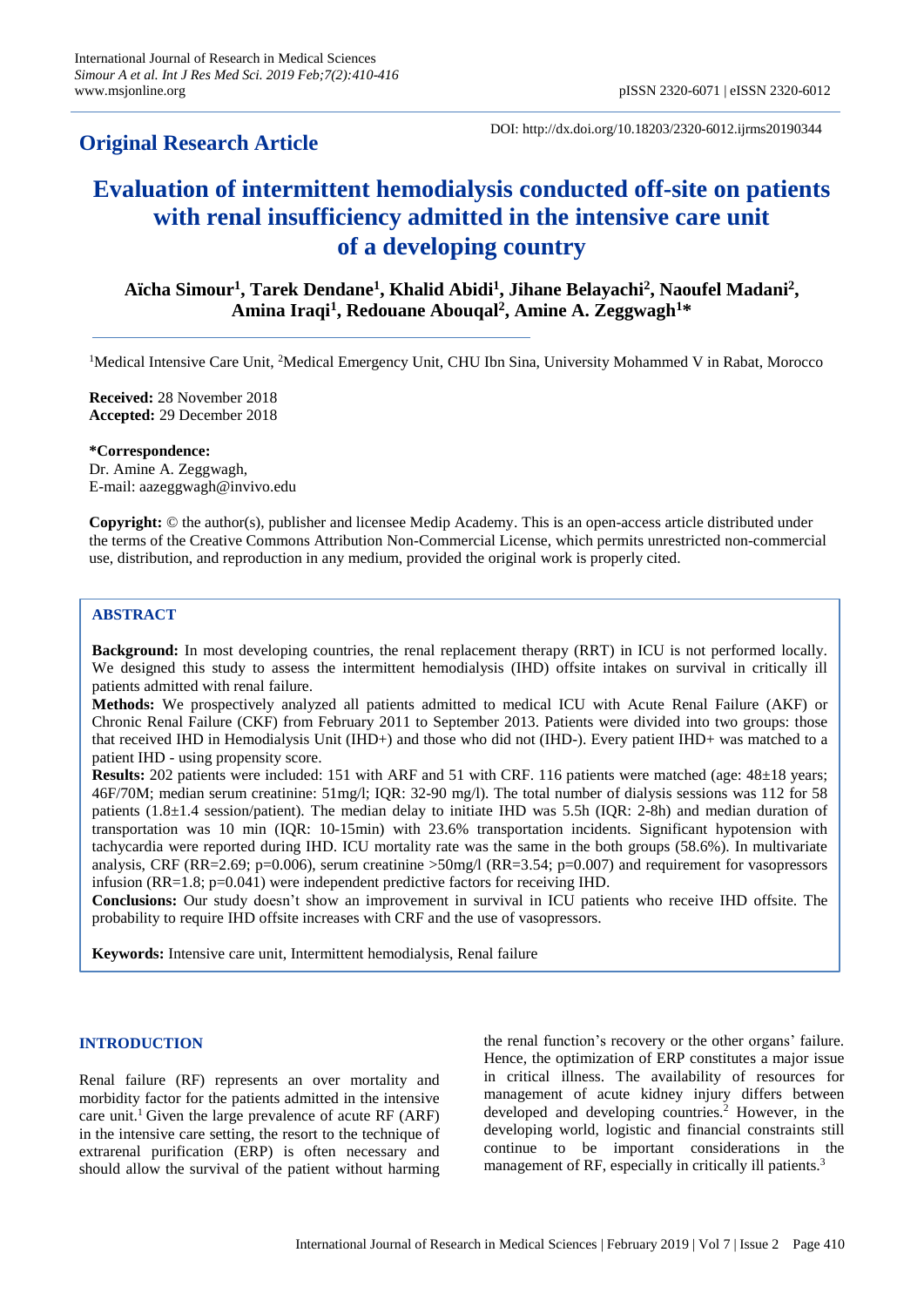In Morocco, only one study was interested in intermittent hemodialysis (IHD) and was conducted locally in an intensive care unit (ICU) that had dialysis facilities.<sup>4</sup> However, regarding the IHD that was conducted off-site, i.e. in the Hemodialysis unit on patients of ICU, no data has been reported in the literature despite being practiced in many countries including the developing ones.

The main objective of our study was to evaluate the input of IHD performed off-site on patients of RF who were admitted in an ICU. The secondary objective was to determine the predictive factors of the resort to IHD offsite.

#### **METHODS**

This is a prospective cohort study with matching, which was carried out in the Medical ICU during the period between February 2011 and November 2013. There were included all the adult patients of more than 17 years old who were hospitalized in ICU and who presented upon admission either acute renal failure (ARF) according to the RIFLE criteria or a chronic renal insufficiency (CRI). Many sociodemographic variables (age, sex, origin), clinical (temperature, heart rate (HR), respiratory rate (RR), systolic and diastolic arterial pressure (SAP/DAP), Glasgow coma score (GCS), biological (natrium (mmol/l), kaliemia (mmol/l), glycemia (g/l), bicarbonate (mmol/l), uremia (g/l), serum creatinine (mg/l), total protein  $(g/l)$ , leukocytes  $(ilm/mm<sup>3</sup>)$ , hemoglobinemia  $(g/dl)$ , platelets  $(mm<sup>3</sup>)$  and reactive C protein (RCP; mg/l)), therapeutic (number of IHD sessions, indications, set up parameters, dialysate), and evolutionary were evaluated in addition to comorbidity (Charlson Comorbidity Index) and gravity (APACHE 2 (Acute Physiology and Chronic Health Evaluation 2) and LODS (Logistic Organ Dysfunction System)). Variables were studied in pre-dialysis, during dialysis, and post-dialysis: SAP/DAP, HR, LODS, use of mechanical ventilation, vascular filling, vasopressors, sedation and transfusion.

The parameters in relation to transport were also collected: duration of transport, incidents during transport, time between the indication and the beginning of the IHD session and reasons for the delay in starting the session.

#### *Statistical analysis*

Quantitative variables were expressed using the average  $\pm$ standard deviation and the qualitative variables in actual numbers and percentages. Two groups have been characterized: the IHD group having benefitted from an intermittent hemodialysis (IHD+) which was conducted outside in the Nephrology-Hemodialysis unit, and the group which has not benefitted from IHD (IHD-). A propensity score was constructed to a multiple model of logistic regression in order to evaluate the probability that a patient be treated from IHD off-site. Each patient of the IHD+ Group was matched with a patient belonging to the HDI- Group having the closest propensity score. The two groups IHD+ and IHD- were compared before and after the matching and the main outcome was the mortality rate in ICU. The used statistical tests were: Wilcoxon test for the comparison of quantitative variables, Mc Nemar test for the comparison of qualitative variables, ANOVA for repetitive measurements and the conditional logistic regression for the identification of the predictive factors of the resort to IHD. The curves of survival were realized and compared using the log rank test. The data were written and analyzed using SPSS (Statistical Package for the Social Sciences; SPSS Inc.; version 13). A value of p <0.05 is considered as statistically significant.

### **RESULTS**

The number of admission to the Medical ICU during the study period involving all mixed pathologies was 1626 patients. In total, 202 cases were retained for the study, which makes 12.4% (IC95%: 7.9-16.9%). ARF according to the RIFLE definition was noticed in 152 patients (75.2%) which makes an incidence of 9.3% during the study period. Fifty patients presented a CRI including 22 (43.1%) which were already under renal replacement therapy before their admission. IHD off-site involved 28.7% (58/202) of the patients.



(IHD +: group with intermittent hemodialysis; IHD-: group without hemodialysis)

#### **Figure 1: Flow chart of patients included in the study.**

Among the 202 patients of renal insufficiency, 116 could be matched with the help of the propensity score with 58 in each group (Figure 1). The values of the propensity scores before and after the matching of the HDI+ and HDI-groups are represented in Figures 2 and 3. The average age of patients was  $48\pm18$  y (extremes: 17-87y) with a male predominance (46 females/70 males). The comorbidity index of Charlson was of an average of  $3\pm 2$ (extremes: 0-8). The APACHE 2 and LODS scores were 24.1±6.5 (extremes: 7-46) and 6.8±2.2 (extremes: 3-16) respectively.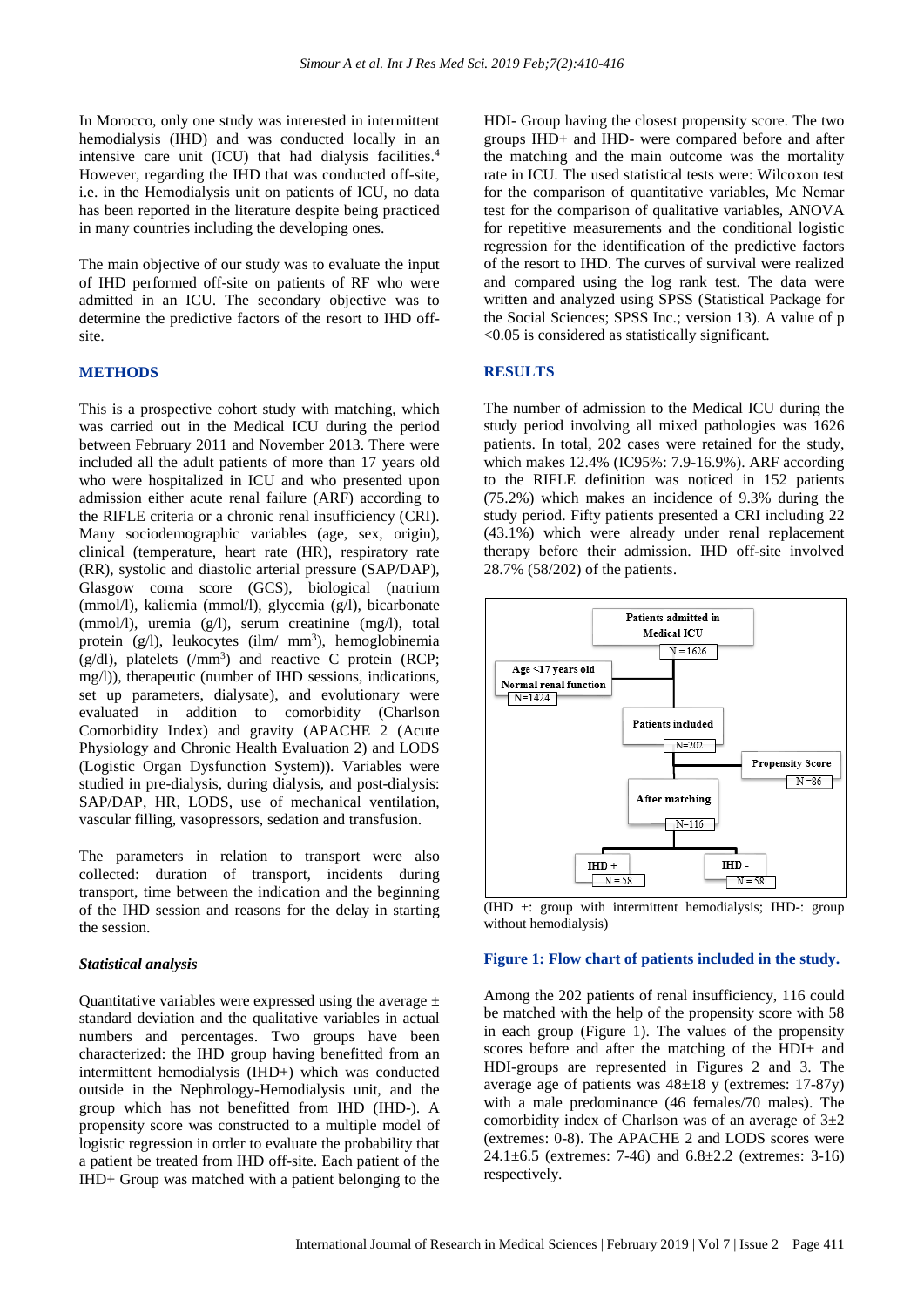

**Figure 2: Propensity score before matching.**



**Figure 3: Propensity score after matching.**

Among the 116 patients, 80.3% had one or many preexisting diseases: CRI in 44% of the cases (n=51), acute arterial hypertension in 31% of the cases (n=36), diabetes mellitus in 29.3% of the cases ( $n = 34$ ), systemic disease in 12.9% of the cases  $(n=15)$ , ischemic cardiomyopathy in 6.9% of the cases (n=8), and hepatic cirrhosis in 6.9% of the cases (n=8).

The causes of hospitalization in intensive care were predominantly infectious pathologies (septic shock: 24%  $(n=28)$  and acute sepsis: 33%  $(n=38)$ ). The types of RF were acute in 56% of the cases, chronic in 33.6% of the cases and acute in patients with chronic kidney failure in 10.3% of the cases. The comparison between the two groups IHD+ and IHD- is represented in Table 1.

In the IHD+ group, 112 sessions of dialysis were carried out. The number of IHD sessions carried out per patient was of an average of  $1.8 \pm 1.4$  (extremes: 1-8). Thirty two patients (55.2%) have benefitted from one IHD session, 14 patients (24.1%) from two sessions, 4 patients (6.9%) from three sessions and 8 patients (13.8%) from four or more sessions. The main indications of the first IHD session were hyperkalemia for 44.8% of the patients (n=26) and acute pulmonary edema for 32.8% of the patients (n=19). Regarding the overall carried out sessions, these proportions were respectively 32.1% (n=36) and 28.6% (n=32). The acute metabolic acidosis (HCO3- <10mmol/L) before IHD was the indication for eight patients (7.1%).

| Table 1: Comparison of groups IHD + and IHD - |             |  |  |
|-----------------------------------------------|-------------|--|--|
|                                               | $(N=116)$ . |  |  |

| <b>Variables</b>               | $HID +$<br>$n = 58$<br>mean<br>(SD)<br>or $\%$ | <b>IHD-</b><br>$n = 58$<br>mean<br>(SD)<br>or $\%$ | $\mathbf{p}$ |
|--------------------------------|------------------------------------------------|----------------------------------------------------|--------------|
| Age, years                     | 45 (19)                                        | 52(16)                                             | 0.03         |
| Chronic renal<br>insufficiency | 70.7                                           | 13                                                 | 0.001        |
| Cardiopathy                    | 1.7                                            | 13                                                 | <b>NS</b>    |
| <b>APACHE 2</b>                | 25(7)                                          | 23 (6)                                             | <b>NS</b>    |
| <b>LODS</b>                    | 7.3(2.5)                                       | 6.4(1.9)                                           | 0.047        |
| Glasgow Coma score             | 11.8(3.5)                                      | 12.4(2.6)                                          | <b>NS</b>    |
| Kaliemia mmol/l                | 5.1(1.2)                                       | 4.4(0.9)                                           | 0.001        |
| Uremia g/l                     | 2(1.1)                                         | 1.7(0.8)                                           | <b>NS</b>    |
| Serum creatinine mg/l          | 88.3 (48.3)                                    | 49.9(26.3)                                         | 0.0001       |
| Haemoglobin g/dl               | 9.7(2.8)                                       | 10.6(3.1)                                          | <b>NS</b>    |
| Mechanical<br>ventilation      | 67.2                                           | 48.3                                               | 0.039        |
| Vasopressors                   | 58.6                                           | 37.9                                               | 0.026        |
| Nosocomial infection           | 27.6                                           | 24                                                 | <b>NS</b>    |
| Length of stay days            | 7.4 (5.9)                                      | 5.9(5.6)                                           | 0.028        |
| Mortality                      | 58.6                                           | 58.6                                               | <b>NS</b>    |

IHD +: Group with intermittent hemodialysis; IHD -: Group without hemodialysis, APACHE 2: Acute Physiology and Chronic Health Evaluation; LODS: Logistic Organ Dysfunction System

The period between the indication and the start of the IHD session was an average of 8.2±10.2h [extremes: 1- 48h; median: 5.5h; quartile: 2-8h]. The reasons for performing IHD sessions beyond 2h after its indication was: the absence of an available generator at the moment of indication (56%), the delay in inserting a catheter of dialysis (12%), the disagreement between the Nephrology and ICU teams about the indication to start IHD (8%), the lack of a portable ventilator for the intra-hospital transport (4%), the unavailability of an on-site intensive care specialist (4%), the delay of transport (4%), the absence of a nurse in the Hemodialysis unit (4%), the absence of an  $O_2$  bottle for the transport (4%) and the extubation (4%).

The average duration of IHD sessions was  $211\pm57$  min (extremes: 60-360min), the pump speed was 266±25ml/min (extremes: 121-300ml/min), the average conductivity was 141±3.9meq/l (extremes: 130-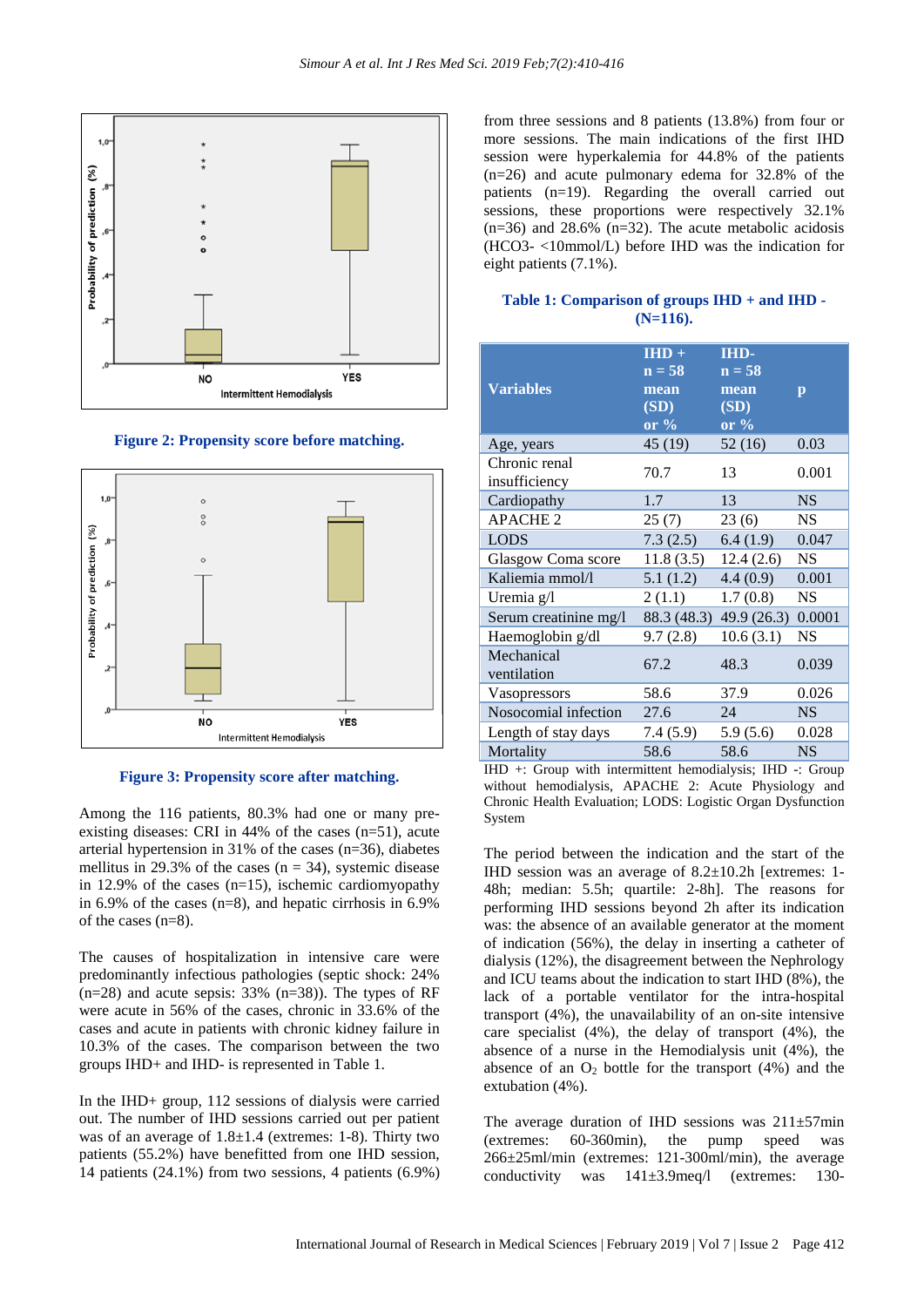150mEq/l), and the average temperature of dialysis fluid was 36.4±0.4°C (extremes: 35-37min). The used buffer was the bicarbonate (38±3.5mEq/l; extremes 17-43mEq/l) and for the calcium the used fluids were varying between 1.25mmol/l, 1.50mmol/l and 1.75mmol/l. The average quantity of ultrafiltration was 2136±1180ml (extremes: 0-4400ml).

During the 112 IHD, the analysis of SAP and DAP in pre, during and post IHD knew significant decreases during and after IHD (Table 2). However, the CR and the LODS increased significantly at the end of IHD:  $CR =$  $100\pm20$ b/min vs  $105\pm24$ b/min (p = 0.03) and LODS =  $7\pm2$  vs  $7.5\pm2.8$  (p = 0.02).

The use of mechanical ventilation and vasopressors since admission to IHD+ group was respectively 67.2% and 58.6%. These values were 51.8% and 55.4% in pre-IHD; 52.7% and 59.8% during IHD; and 55.4 and 58% in post IHD (NS).

#### **Table 2: Systolic and diastolic arterial pressures in pre, during and post IHD.**

| <b>Variables</b> | <b>Pre IHD</b> |            | <b>During IHD</b> |             |          | <b>Post IHD</b>           |           |
|------------------|----------------|------------|-------------------|-------------|----------|---------------------------|-----------|
|                  | N              | $M+SD$     | extremes          | $M + ET$    | extremes | $M+SD$                    | extremes  |
| $SAP$ (mmHg)     | 112            | $143+30**$ | 85-260            | $115 + 36*$ | $0-180$  | $125.4 + 39$ <sup>t</sup> | $0-220$   |
| $DAP$ (mmHg)     | 112            | $74 + 17*$ | $40-130$          | $62+19*$    | $0-110$  | $67+27$                   | $0 - 250$ |

M±SD: Mean±standard deviation; SAP: Systolic arterial pressure; DAP: Diastolic arterial pressure; \*p<0.0001: p<0.001

The average duration of the patient's transport from the ICU to the hemodialysis unit was 15.8±18.7minutes [extremes: 5-120min; median: 10min; quartile: 10- 15min]. After the dialysis session, the average duration of returning to the ICU was 16.6±16.9minutes [extremes: 5- 80min; median: 10min; quartile: 10-15min].

The occurrence of incidents during the transport was evaluated as 38 sessions. Nine incidents were noted (23.7%): out of order elevator  $(n = 3)$ , disconnection of a thoracic drain (n = 2), falling with a head trauma (n = 1), removal of auto-pulsed adrenalin syringe (n = 1), depletion of the  $O_2$  bottle (n = 1) and cardio-respiratory arrest ( $n = 1$ ).

#### **Table 3: Predictive factors for the use of IHD. Multivariate analysis.**

| <b>Variables</b>            | $RR$ (IC $95\%$ )   |       |
|-----------------------------|---------------------|-------|
| Chronic renal insufficiency | $2.69(1.32-5.49)$   | 0.006 |
| Serum creatinine $>50$ mg/l | $3.54(1.22 - 7.73)$ | 0.002 |
| Vasopressors                | $1.8(1.02 - 3.18)$  | 0.041 |

The predictive factors for the use to the off-site IHD of the univariate analysis are represented in Table 1. In the multivariate analysis, the patients who had more chances to benefit from off-site IHD were those who presented a CRI with serum creatinine >50mg/l and who necessitated the use of vasopressors (Table 3).

Regarding mortality in ICU, it was 58% (n=34/58) in each of the two groups (NS). This result is confirmed through the survival curves for IHD+ group and IHDgroup (Figure 4).



(IHD +: group with intermittent hemodialysis; IHD-: group without hemodialysis)

#### **Figure 4: Survival curves of the two groups.**

### **DISCUSSION**

In answer to our main objective, our study shows that there is a mortality statistically similar in the two groups. Regarding the secondary objective, the predictive factors of the resort to IHD off-site were the presence of a CRI, a serum creatinine >50mg/l and the use of vasopressors.

The incidence of RF in our study remains relatively low (9.3%) in comparison with the one described in the literature among critically ill patients and which varies according to the used definitions and the populations researched in the different studies: from 5 to  $40\%$ .<sup>2,5-13</sup>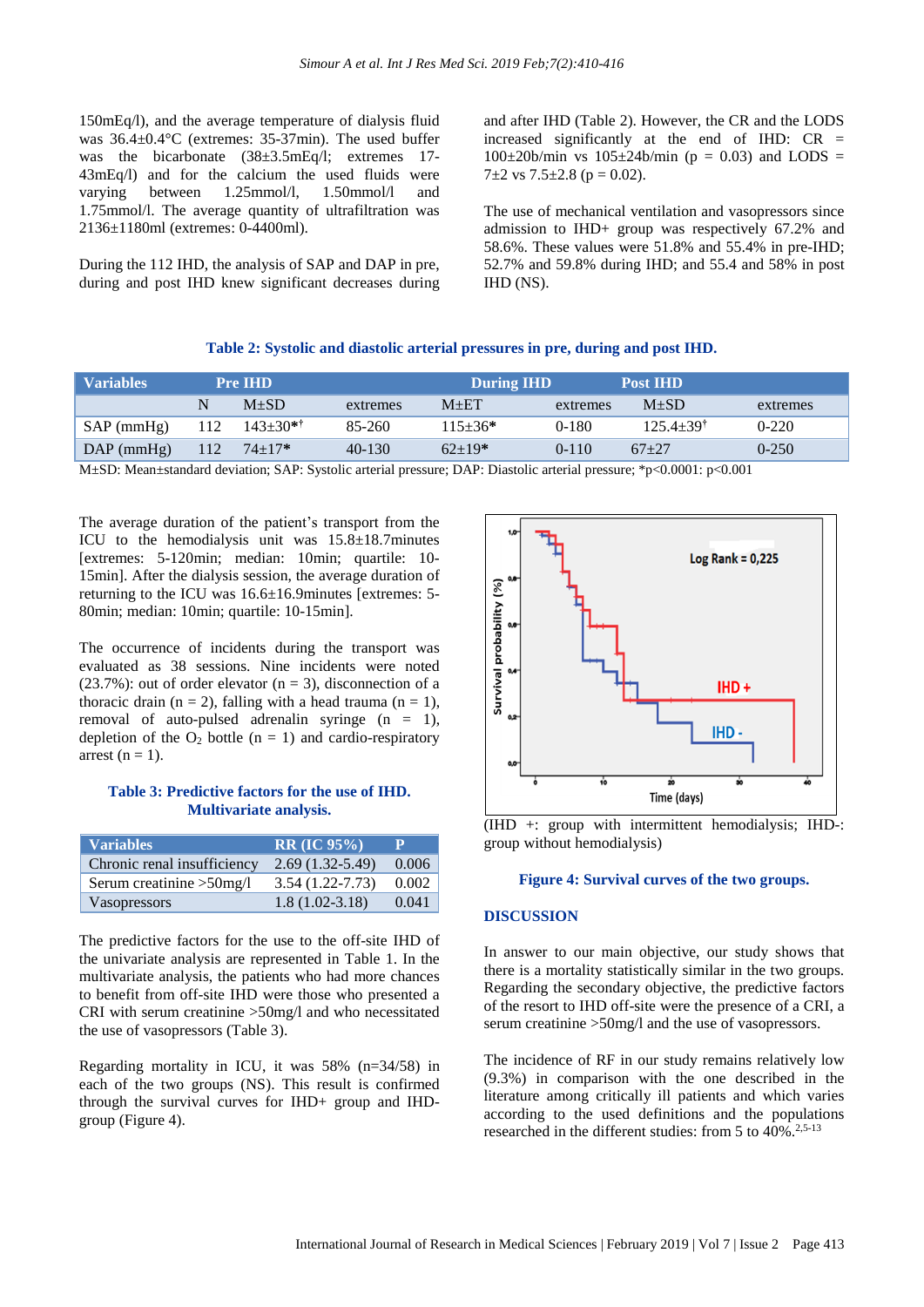According to the studies, RF requires an ERE technique in 20 to 70% of the cases.<sup>7,14</sup> All these studies are about the ERE performed within the ICU unlike our study in which the off-site IDH involved 28,7% of the patients. This value could have certainly been higher if performing ERE were not limited to the clinical instability of the patients who are difficult to be transported off-site, despite the fact that the severity of the patients' condition seems to be similar in both groups.

The comparison of the biological and clinical parameters of the two groups of patients involved in our study faces significant differences. Hence, RF was more acute in patients belonging to the IHD+ group, proven by uremia, serum creatinine, and kaliemia which were much higher than a much advanced RIFLE stage. This is probably explained by the fact that 72% of the patients in the IHD+ group were having CRI as opposed to 10% in the IHDgroup. Unlike our work, the majority of studies dealing with dialysis in ICU exclude patients of CRI.<sup>15-17</sup> In Gaudry et al, 9.8% of the non-dialysis patients were having CRI as opposed to 12.1% in the dialysis group (p  $= 0.76$ .<sup>14</sup>

Hypertensions during the IHD constitute the most frequent complication.<sup>18</sup> The reported frequencies of the hypotensive episodes during the sessions varies according to the series between 20 and  $52\%$ .<sup>4,19</sup> In our study, the analysis of the variations in the arterial pressures of the IHD+ patients' group knows significant decreases which could be in relation to a bad tolerance of the extracorporeal circulation of the IHD circuit, to inadequate adjustments to the patient's condition often as a multiple organ dysfunction and/or to the hemodynamic instability of the patients.

The use of mechanical ventilation for critically ill patients necessitating an ERE varies between 37% and 88% and that to vasopressors between  $25\%$  to  $82\%$ .<sup>4,14-16,20,21</sup> These proportions constituted respectively 67.2% and 58.6% in our study and have not been significantly varied during and after dialysis in our patients. We observe as well that the actual number of the ventilated patients under vasopressors was statistically more important in the IHD+ group in comparison with the IHD- group.

Regarding the IHD indications, the issue of the initiation criteria of ERE on the patients admitted in ICU with an acute renal insufficiency remains very controversial.<sup>22</sup> Despite absence of specific research, the benefit of ERE in situations where the vital prognostic is involved seems reasonable, which explains the fact that many experts recommend resorting to it in the following situations : hyperkaliemia, metabolic acidosis, acute pulmonary edema refractory to medical treatment and lysis syndrome.<sup>23</sup> Vaara et al find out that an ERE which is deemed as preemptive, i.e. starting before the criteria of initiating ERE which are considered "classic", allows for a significant decrease of mortality by 48.5% (classic criteria group) to  $29.5\%$  (preemptive ERE group).<sup>24</sup> A matching of the preemptive ERE group patients with patients who have not benefitted from it find even a decrease in mortality in day 90 by 49.3% (no ERE group) to 26.9% (preemptive ERE group). The advanced explanation is that the ERE preemptive group benefitted from a better metabolic and hydric control. Ponce et al. widen their indications beyond the "classic" criteria by initiating IHD on 39% of the 231 involved patients including oliguria (diuresis at admission =  $477 \pm 109$ ml/day) and in 23% of the cases including hyperuremia patients (uremia at admission at =  $0.88\pm0.319g/$ .<sup>25</sup> Gaudry et al indicate IHD even in front of the complications of an acute uremia, notably the encephalopathy, pericarditis, and the hemorrhagic syndrome.<sup>14</sup> In our study, the main indication of IHD was hyperkalemia in 44.8% of patients followed by acute pulmonary edema in 32.8% of patients and acidosis cases in 22.4% of patients. The classical character of our criteria for the IHD initiation testifies the difficulty of doing otherwise, given the alienation from the site where dialysis takes place and the unavailability of generators all the time due to the increased demand to the only Hemodialysis unit available in the hospital. Maoujoud et al who have a similar context to ours regarding the difference in performing IHD in ICU have indicated dialysis in 48.5% of the cases following an hyperkalemia, in 33.3% of the cases for an acute pulmonary edema and in 19% of the cases as a result of an acute acidosis.<sup>4</sup>

The setups performed for one IHD session can influence the hemodynamic tolerance and the prognostic of the patient. If the literature's data are numerous under the framework of chronic hemodialysis, they are much rare on intensive care patients. The adaptation of the dialysis prescriptions and setups for unstable patients would allow a decrease of the incidence of perdialytic hypotension from 20 to 30% thanks to optimized prescriptions.<sup>26</sup> Furthermore, except some specific setups, it seems that the prolongation of IHD sessions or the performance of shorter daily sessions would contribute in diminishing the occurrence of incidents.27-29

The offsite performance of IHD has exposed the patients of our study to complications of intra hospital transport (IHT). Every displacement was a real challenge for the medical team whose main objective was to ensure the continuation of care and the full-time surveillance outside ICU. The frequency of the complications linked to IHT varies from  $6\%$  to  $45\%$ .<sup>30,31</sup> This elevated risk is linked to the field and to the complexity of conditioning and to the extra renal purification techniques, particularly the ventilator ones. <sup>30</sup> It is not excluded that the morbimortality part attributable to transport be non-negligible, but given the weak actual number of evaluated transports, it is difficult to answer this particular point.

The finding of our study is that CRI patients and those who are hemodynamically unstable are those who were able to benefit from offsite IHD. These results could, on the one hand, be correlated to the fact that almost 71% of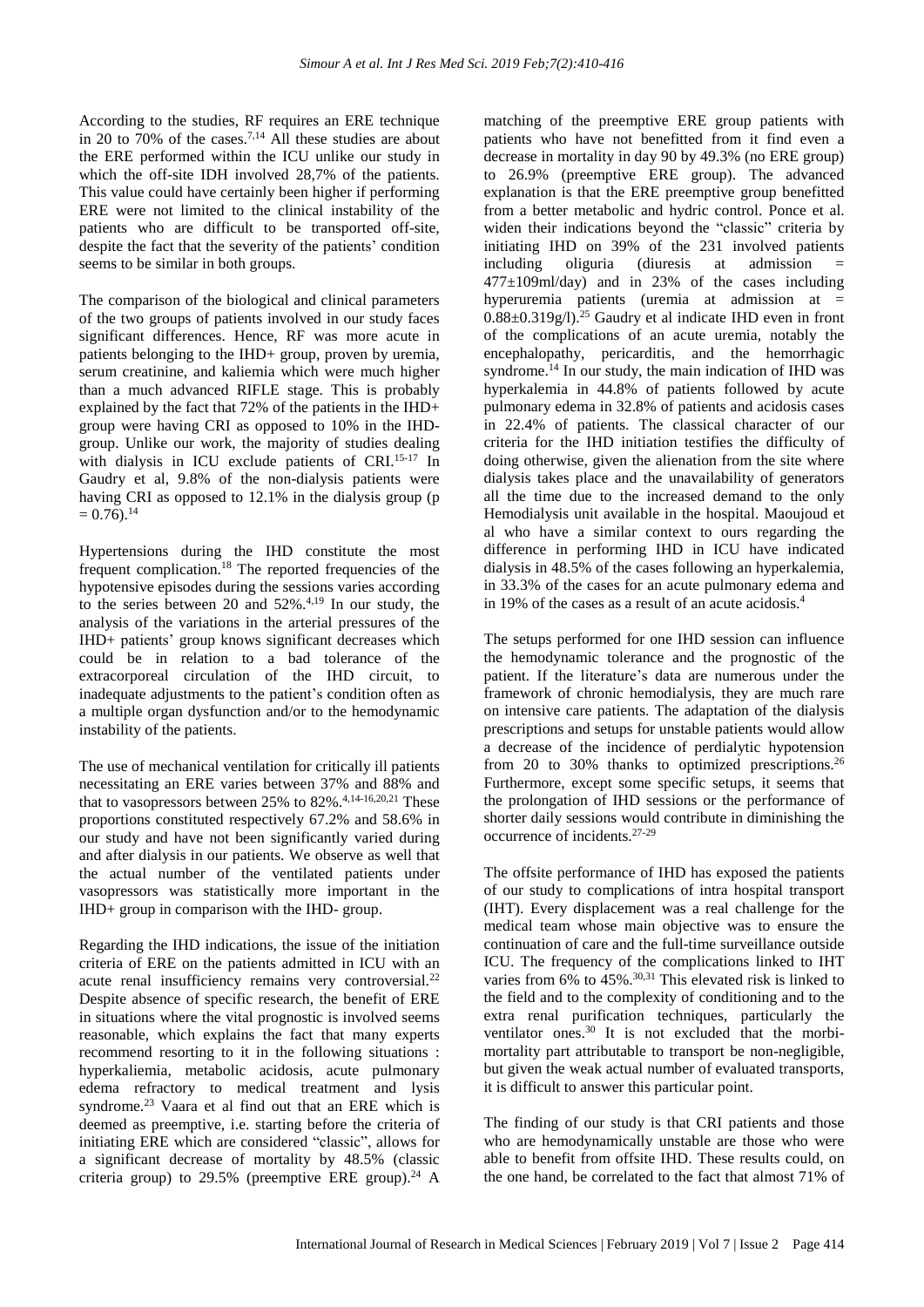the IHD+ patients had a CRI, among whom 37.9% were already under extra renal purification treatment, and on the other hand to the severity of the admission of the observed organ system failures: respiratory, metabolic and hemodynamic. The absence of similar studies in the literature limits the discussion regarding the predictive factors of the resort to IHD.

Despite the performed developments to ameliorate the care for RF in ICU, mortality linked to dialysis remains very high, nearing 60%.<sup>16</sup> In fact, ERE is an independent risk factor of mortality in intensive care. This result is not yielded by our study because the resort to IHD and offsite enhancement does not seem to influence the improvement of patients. This could be explained by the number of patients included in the study (beta error), also by the difference in the severity of the organ failures between the two groups and perhaps by the dependence of dialysis indication on organizational parameters and techniques.

To our knowledge, our study is the only study conducted about offsite IHD although this should be a common practice in many developing countries. It therefore brings some clarifications about this practice, which we deem as precious. Moreover, the use of the propensity score has allowed us to estimate the effect of the IHD treatment while taking into consideration the unbalanced initial characteristics and to ultimately form two groups that are more comparable.

The big limitation of our study is the inclusion of CRI patients making our population heterogeneous. In fact, a quarter of all the included patients was having CRI, and this rate has reached 70.7% in the IHD+ group after matching. This has certainly influenced our results. But, beyond the existence of this underlying comorbidity, what we were more concerned about was to analyze the practice of IHD on intensive care subject who were distant from their natural site. The second limit could be the size of our sample which is probably limited in number although the number of the performed IHD sessions is not negligible. Third, the proportion and the profile of the IHD-group of patients who should have benefitted from ERE but who had not could not be analyzed nor the reasons behind that.

#### **CONCLUSION**

In conclusion, patients have benefitted from offsite IHD in our study and we have not found any improvements in survival. The probability of the use of hemodialysis was high under the presence of CRI and reliance upon vasopressors.

Unfortunately, we cannot omit the fact that during IHT, the intensive care patient is subject to a less secure environment, which enhances his/her vulnerability. Our work highlights a delay in initiating dialysis and incidents linked to transport. Despite being certainly practiced in the developing countries outside ICU's, data in the literature are inexistent in this domain.

Finally, in order to optimize the care in the area of RF which is a frequent entity in the intensive care environment, the availability of extra renal purification local facilities proves to be necessary. This is in addition to the training of the medical and paramedical team in order to be able to adapt to every situation while maintaining security and efficiency.

*Funding: No funding sources Conflict of interest: None declared Ethical approval: Not required*

#### **REFERENCES**

- 1. Bellomo R, Ronco C, Kellum JA, Mehta RL, Palevsky P. Acute dialysis quality initiative workgroup. acute renal failure-definition, outcome measures, animal models, fluid therapy and information technology needs: the second international consensus conference of the Acute Dialysis Quality Initiative (ADQI) Group. Crit Care. 2004;8:R204-12.
- 2. Kohli HS, Bhat A, Jairam A, Aravindan AN, Sud K, Jha V, et al. Predictors of mortality in acute renal failure in a developing country: a prospective study. Ren Fail. 2007;29:463-9.
- 3. Cerdá J, Bagga A, Kher V, Chakravarthi RM. The contrasting characteristics of acute kidney injury in developed and developing countries. Nat Clin Pract Nephrol. 2008;4:138-53.
- 4. Maoujoud O, Zajjari Y, Asseraji M, Aatif T, Ahid S, Oualim Z. The practice of dialysis in the intensive care unit in a developing country. Ethn Dis. 2014;24:226-8.
- 5. Bellomo R, Kellum JA, Ronco C. Acute kidney injury. Lancet. 2012;380:756-66.
- 6. Goldstein SL. Acute kidney injury in children and its potential consequences in adulthood. Blood Purif. 2012;33:131-7.
- 7. Clec'h C, Gonzalez F, Lautrette A, Nguile-Makao M, Garrouste-Orgeas M, Jamali S, et al. Multiplecenter evaluation of mortality associated with acute kidney injury in critically ill patients: a competing risks analysis. Crit Care. 2011;15:R128.
- 8. Ponce D, Abra˜o JMG, Albino BB, Balbi AL. Extended daily dialysis in acute kidney injury patients: metabolic and fluid control and risk factors for death. PLoS One. 2013;8(12):e81697.
- 9. Guerin C, Girard R, Selli JM, Perdrix JP, Ayzac L. Initial versus delayed acute renal failure in the intensive care unit. A multicenter prospective epidemiological study. Rhône-Alpes Area Study Group on Acute Renal Failure. Am J Respir Crit Care Med. 2000;161:872-9.
- 10. Metnitz PG1, Krenn CG, Steltzer H, Lang T, Ploder J, Lenz K, et al. Effect of acute renal failure requiring renal replacement therapy on outcome in